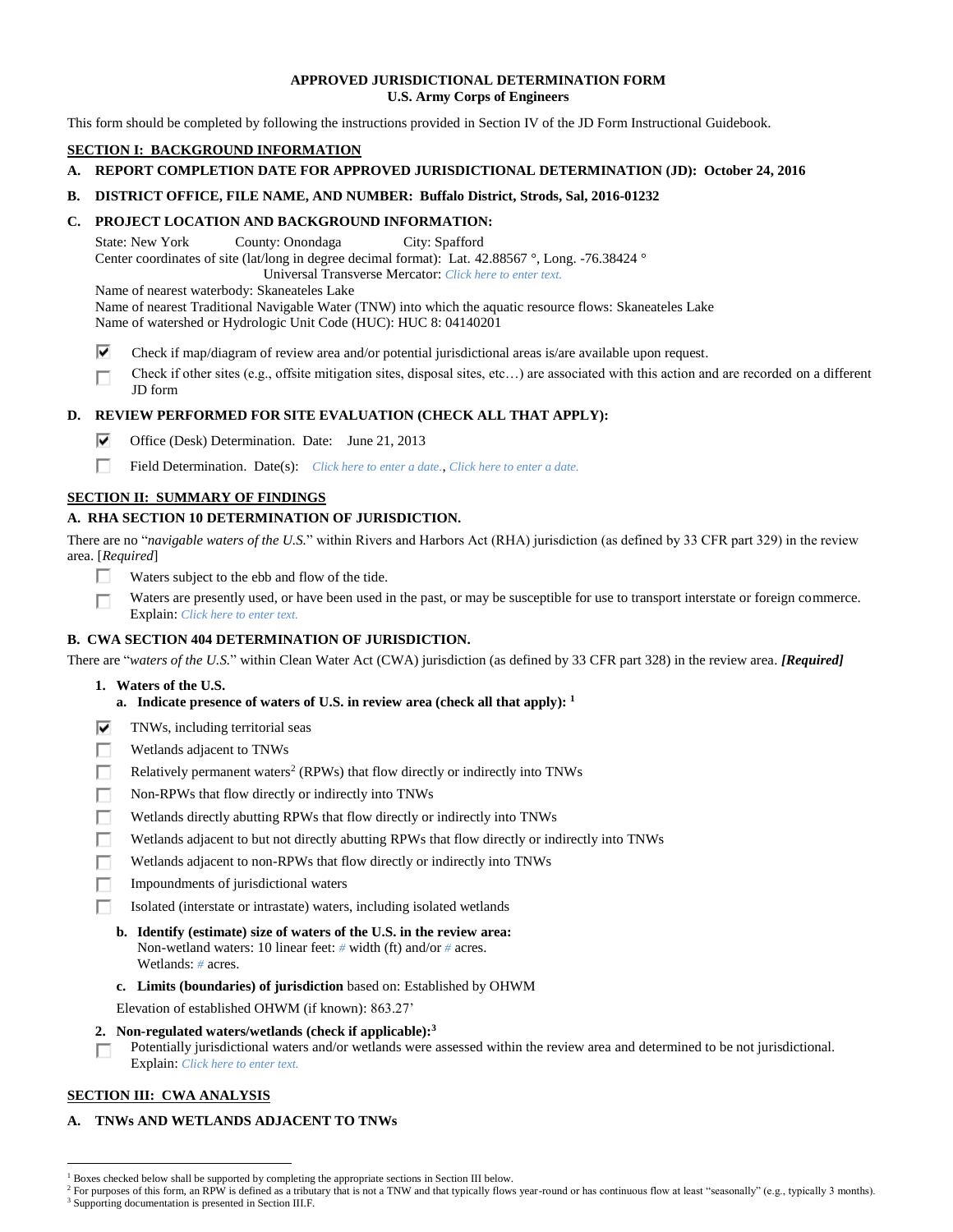**The agencies will assert jurisdiction over TNWs and wetlands adjacent to TNWs. If the aquatic resource is a TNW, complete Section III.A.1 and Section III.D.1. only; if the aquatic resource is a wetland adjacent to a TNW, complete Sections III.A.1 and 2 and Section III.D.1.; otherwise, see Section III.B below**.

## **1. TNW**

Identify TNW: Skaneateles Lake

Summarize rationale supporting determination:

- 1. The physical characteristics, including its depth and size, indicate that the waterbody has the capacity to be navigated by watercraft. Skaneateles Lake proper is 16 miles long and, on average, 0.75 mile wide, with a surface area of 13.6 square miles and a maximum depth of 315 feet. At the southern end of the lake is a large wetland bog that is approximately 1 mile long.
- 2. The waterbody is currently used and was historically used for activities involving navigation and interstate commerce, such as recreational commercial navigation.

i. Skaneateles Lake is one of the Finger Lakes, located in Central NY. The lake provides abundant recreational opportunities for both landowners surrounding the lake and the public.

- ii. In order to access the water, numerous boat launches are available including one operated by the NY Department of Environmental Conservation. This launch is located approximately 3 miles down the west side of the lake.
- iii. The Skaneateles Country Club is located at the northern end of the lake and includes a boating center.
- iv. Skaneateles Sailing Club is located on the east side of the lake as well.
- v. A cruise ship runs throughout the summer, launching from the Town of Skaneateles, providing tours of the lake to the public.
- vi. The lake is the site for several races throughout the year which include rowing and sailing regattas. For this reason, Skaneateles is the birth place of the two racing dinghies "Lightning" and "Comet."
- vii. Aside from watercraft recreation, the lake is a popular destination for local and out of state anglers and birders alike.
- viii. Historically, the lake has been used for navigation as well. The first documented account of the lake was found in Moravian Journals dating June, 1750. Large ships carried lumber that was harvested along the lake and supplying area residents. In April 1832, it is documented that the steamship "Independence" entered Skaneateles Lake for the timber industry. It was also used to carry passengers for pleasure. (6/19/08, http://www.digital-librarian.com/skaneateles.html#history)
- Conclusion: Collectively, the above discussed factors demonstrate that Skaneateles Lake is navigable-in-fact, resulting in its designation as a TNW for purposes of CWA jurisdictional determinations and is currently used in interstate or foreign commerce associated with commercial recreational navigation activities and was historically used in interstate or foreign commerce associated with the transportation of goods and industry, including timber harvest. This determination establishes Corps jurisdiction over this water body as a TNW under Section 404 of the Clean Water Act, pursuant to 33 C.F.R. Part 328.3(a)(1).

# **2. Wetland adjacent to TNW**

Summarize rationale supporting conclusion that wetland is "adjacent": *Click here to enter text.*

# **B. CHARACTERISTICS OF TRIBUTARY (THAT IS NOT A TNW) AND ITS ADJACENT WETLANDS (IF ANY):**

**This section summarizes information regarding characteristics of the tributary and its adjacent wetlands, if any, and it helps determine whether or not the standards for jurisdiction established under Rapanos have been met.** 

**The agencies will assert jurisdiction over non-navigable tributaries of TNWs where the tributaries are "relatively permanent waters" (RPWs), i.e. tributaries that typically flow year-round or have continuous flow at least seasonally (e.g., typically 3 months). A wetland that directly abuts an RPW is also jurisdictional. If the aquatic resource is not a TNW, but has year-round (perennial) flow, skip to Section III.D.2. If the aquatic resource is a wetland directly abutting a tributary with perennial flow, skip to Section III.D.4.**

**A wetland that is adjacent to but that does not directly abut an RPW requires a significant nexus evaluation. Corps districts and EPA regions will include in the record any available information that documents the existence of a significant nexus between a relatively permanent tributary that is not perennial (and its adjacent wetlands if any) and a traditional navigable water, even though a significant nexus finding is not required as a matter of law.**

**If the waterbody<sup>4</sup> is not an RPW, or a wetland directly abutting an RPW, a JD will require additional data to determine if the waterbody has a significant nexus with a TNW. If the tributary has adjacent wetlands, the significant nexus evaluation must consider the tributary in combination with all of its adjacent wetlands. This significant nexus evaluation that combines, for analytical purposes, the tributary and all of its adjacent wetlands is used whether the review area identified in the JD request is the tributary, or its adjacent wetlands, or both. If the JD covers a tributary with adjacent wetlands, complete Section III.B.1 for the tributary, Section III.B.2 for any onsite wetlands, and Section III.B.3 for all wetlands adjacent to that tributary, both onsite and offsite. The determination whether a significant nexus exists is determined in Section III.C below.**

# **1. Characteristics of non-TNWs that flow directly or indirectly into TNW**

**(i) General Area Conditions:** Watershed size: *# Choose an item.* Drainage area: *# Choose an item.*

> Average annual rainfall: *#* inches Average annual snowfall: *#* inches

**(ii) Physical Characteristics:**

 $\overline{a}$ 

<sup>4</sup> Note that the Instructional Guidebook contains additional information regarding swales, ditches, washes, and erosional features generally and in the arid West.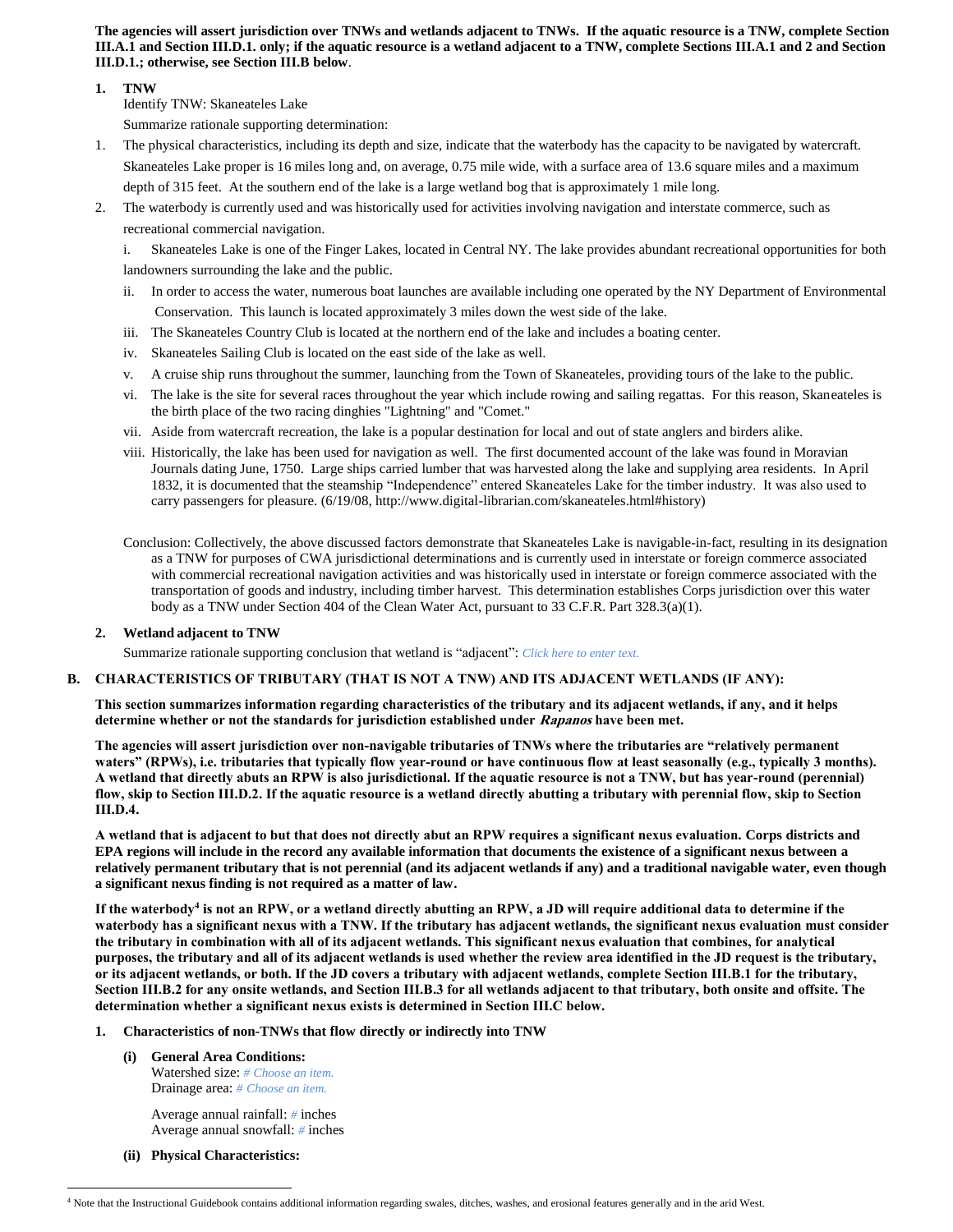|     | (a) Relationship with TNW:<br>Tributary flows directly into TNW.                                                                                                                                                                                                                                                                                                                                                                                                                                                                                                                                                                                    |  |  |  |  |
|-----|-----------------------------------------------------------------------------------------------------------------------------------------------------------------------------------------------------------------------------------------------------------------------------------------------------------------------------------------------------------------------------------------------------------------------------------------------------------------------------------------------------------------------------------------------------------------------------------------------------------------------------------------------------|--|--|--|--|
|     | Tributary flows through <i>Choose an item</i> . tributaries before entering TNW.                                                                                                                                                                                                                                                                                                                                                                                                                                                                                                                                                                    |  |  |  |  |
|     | Project waters are <i>Choose an item</i> . river miles from TNW.<br>Project waters are <i>Choose an item</i> . river miles from RPW.<br>Project waters are <i>Choose an item.</i> aerial (straight) miles from TNW.<br>Project waters are <i>Choose an item.</i> aerial (straight) miles from RPW.<br>Project waters cross or serve as state boundaries. Explain: Click here to enter text.                                                                                                                                                                                                                                                         |  |  |  |  |
|     | Identify flow route to TNW <sup>5</sup> : Click here to enter text.<br>Tributary stream order, if known: Click here to enter text.                                                                                                                                                                                                                                                                                                                                                                                                                                                                                                                  |  |  |  |  |
| (b) | <b>General Tributary Characteristics (check all that apply):</b>                                                                                                                                                                                                                                                                                                                                                                                                                                                                                                                                                                                    |  |  |  |  |
|     | <b>Tributary</b> is:<br>Natural                                                                                                                                                                                                                                                                                                                                                                                                                                                                                                                                                                                                                     |  |  |  |  |
|     | Artificial (man-made). Explain: Click here to enter text.                                                                                                                                                                                                                                                                                                                                                                                                                                                                                                                                                                                           |  |  |  |  |
|     | Manipulated (man-altered). Explain: Click here to enter text.                                                                                                                                                                                                                                                                                                                                                                                                                                                                                                                                                                                       |  |  |  |  |
|     | Tributary properties with respect to top of bank (estimate):<br>Average width: # feet<br>Average depth: # feet<br>Average side slopes: Choose an item.                                                                                                                                                                                                                                                                                                                                                                                                                                                                                              |  |  |  |  |
|     | Primary tributary substrate composition (check all that apply):                                                                                                                                                                                                                                                                                                                                                                                                                                                                                                                                                                                     |  |  |  |  |
|     | Silts<br>Sands<br>Concrete                                                                                                                                                                                                                                                                                                                                                                                                                                                                                                                                                                                                                          |  |  |  |  |
|     | Cobbles<br>Gravel<br>Muck<br>U                                                                                                                                                                                                                                                                                                                                                                                                                                                                                                                                                                                                                      |  |  |  |  |
|     | Bedrock<br>П<br>Vegetation. Type/% cover: Click here to enter text.                                                                                                                                                                                                                                                                                                                                                                                                                                                                                                                                                                                 |  |  |  |  |
|     | Other. Explain: Click here to enter text.                                                                                                                                                                                                                                                                                                                                                                                                                                                                                                                                                                                                           |  |  |  |  |
|     | Tributary condition/stability [e.g., highly eroding, sloughing banks]. Explain: Click here to enter text.<br>Presence of run/riffle/pool complexes. Explain: Click here to enter text.<br>Tributary geometry: Choose an item.<br>Tributary gradient (approximate average slope): #%                                                                                                                                                                                                                                                                                                                                                                 |  |  |  |  |
|     | $(c)$ Flow:<br>Tributary provides for: Choose an item.<br>Estimate average number of flow events in review area/year: Choose an item.<br>Describe flow regime: Click here to enter text.<br>Other information on duration and volume: Click here to enter text.                                                                                                                                                                                                                                                                                                                                                                                     |  |  |  |  |
|     | Surface flow is: Choose an item. Characteristics: Click here to enter text.                                                                                                                                                                                                                                                                                                                                                                                                                                                                                                                                                                         |  |  |  |  |
|     | Subsurface flow: Choose an item. Explain findings: Click here to enter text.<br>$\Box$ Dye (or other) test performed: <i>Click here to enter text</i> .                                                                                                                                                                                                                                                                                                                                                                                                                                                                                             |  |  |  |  |
|     | Tributary has (check all that apply):<br>Bed and banks<br>OHWM <sup>6</sup> (check all indicators that apply):<br>clear, natural line impressed on the bank $\Box$<br>the presence of litter and debris<br>changes in the character of soil<br>destruction of terrestrial vegetation<br>the presence of wrack line<br>shelving<br>vegetation matted down, bent, or absent<br>sediment sorting<br>ш<br>leaf litter disturbed or washed away<br>scour<br>sediment deposition<br>multiple observed or predicted flow events<br>water staining<br>abrupt change in plant community Click here to enter text.<br>other (list): Click here to enter text. |  |  |  |  |
|     | Discontinuous OHWM. <sup>7</sup> Explain: Click here to enter text.                                                                                                                                                                                                                                                                                                                                                                                                                                                                                                                                                                                 |  |  |  |  |
|     | If factors other than the OHWM were used to determine lateral extent of CWA jurisdiction (check all that apply):<br>$\Box$ High Tide Line indicated by:<br>Mean High Water Mark indicated by:<br>oil or scum line along shore objects<br>survey to available datum;<br>fine shell or debris deposits (foreshore)<br>physical markings;                                                                                                                                                                                                                                                                                                              |  |  |  |  |
|     |                                                                                                                                                                                                                                                                                                                                                                                                                                                                                                                                                                                                                                                     |  |  |  |  |

 $\overline{a}$ 

 $<sup>5</sup>$  Flow route can be described by identifying, e.g., tributary a, which flows through the review area, to flow into tributary b, which then flows into TNW.</sup>

<sup>&</sup>lt;sup>6</sup>A natural or man-made discontinuity in the OHWM does not necessarily sever jurisdiction (e.g., where the stream temporarily flows underground, or where the OHWM has been removed by development or agricultural practices). Where there is a break in the OHWM that is unrelated to the waterbody's flow regime (e.g., flow over a rock outcrop or through a culvert), the agencies will look for indicators of flow above and below the break. 7 Ibid.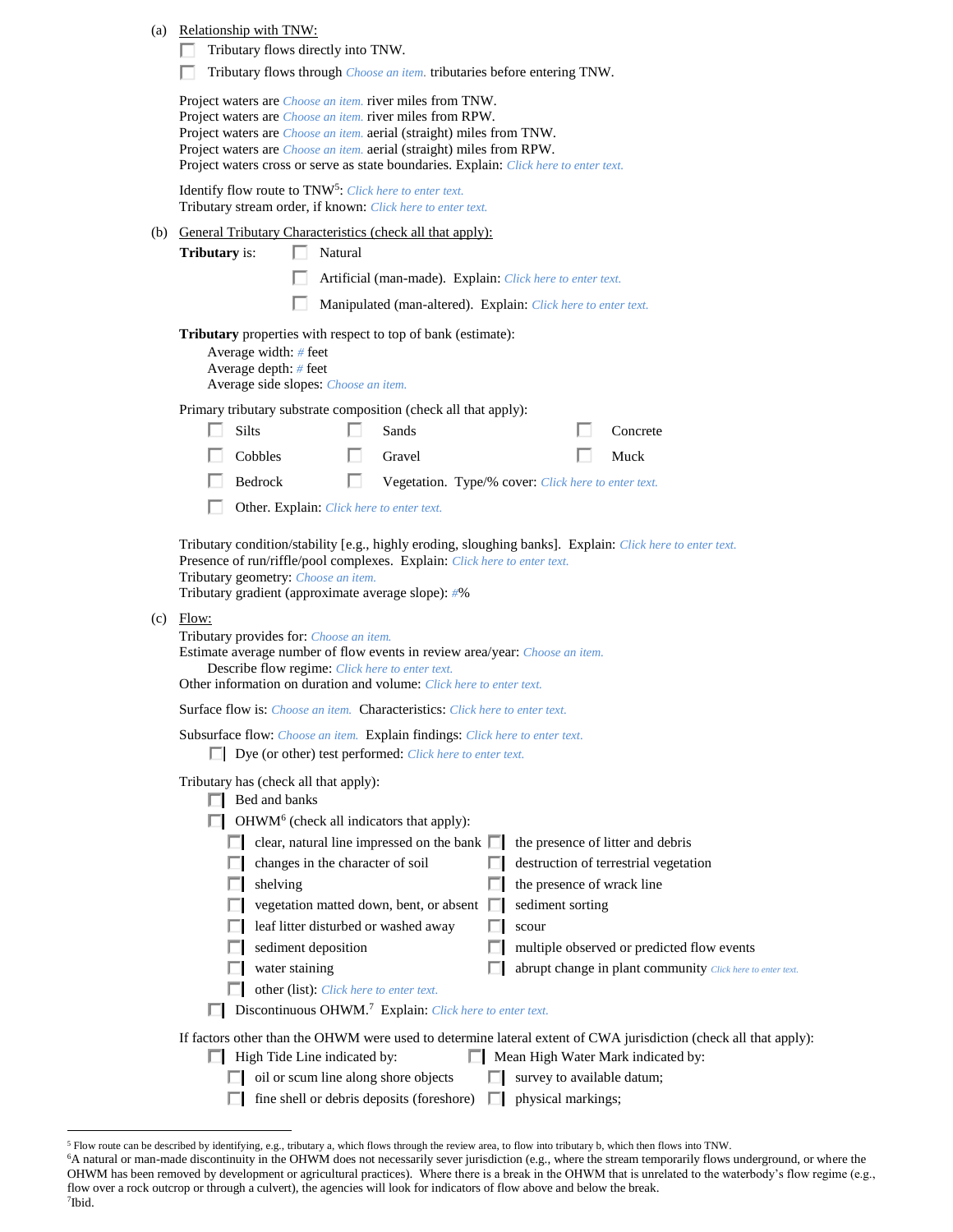- $\Box$  physical markings/characteristics  $\Box$  vegetation lines/changes in vegetation types.
- $\Box$  tidal gauges
- other (list): *Click here to enter text.*

## **(iii) Chemical Characteristics:**

Characterize tributary (e.g., water color is clear, discolored, oily film; water quality; general watershed characteristics, etc.). Explain: *Click here to enter text.*

Identify specific pollutants, if known: *Click here to enter text.*

## **(iv) Biological Characteristics. Channel supports (check all that apply):**

- Riparian corridor. Characteristics (type, average width): *Click here to enter text.*
- Wetland fringe. Characteristics: *Click here to enter text.*
- $\Box$  Habitat for:
	- Federally Listed species. Explain findings: *Click here to enter text.*
	- Fish/spawn areas. Explain findings: *Click here to enter text.*
	- Other environmentally-sensitive species. Explain findings: *Click here to enter text.*
	- Aquatic/wildlife diversity. Explain findings: *Click here to enter text.*

#### **2. Characteristics of wetlands adjacent to non-TNW that flow directly or indirectly into TNW**

#### **(i) Physical Characteristics:**

- (a) General Wetland Characteristics: Properties: Wetland size: *#* acres Wetland type. Explain: *Click here to enter text.*
	- Wetland quality. Explain: *Click here to enter text.* Project wetlands cross or serve as state boundaries. Explain: *Click here to enter text.*
- (b) General Flow Relationship with Non-TNW:

Flow is: *Choose an item.* Explain: *Click here to enter text.*

Surface flow is: *Choose an item.* Characteristics: *Click here to enter text.*

Subsurface flow: *Choose an item.* Explain findings: *Click here to enter text.* Dye (or other) test performed: *Click here to enter text.*

## (c) Wetland Adjacency Determination with Non-TNW:

- $\Box$  Directly abutting
- $\Box$  Not directly abutting
	- Discrete wetland hydrologic connection. Explain: *Click here to enter text.*
	- Ecological connection. Explain: *Click here to enter text.* П.
	- Separated by berm/barrier. Explain: *Click here to enter text.*

#### (d) Proximity (Relationship) to TNW

Project wetlands are *Choose an item.* river miles from TNW. Project waters are *Choose an item.* aerial (straight) miles from TNW. Flow is from: *Choose an item.*

Estimate approximate location of wetland as within the *Choose an item.* floodplain.

## **(ii) Chemical Characteristics:**

Characterize wetland system (e.g., water color is clear, brown, oil film on surface; water quality; general watershed characteristics; etc.). Explain: *Click here to enter text.*

Identify specific pollutants, if known: *Click here to enter text.*

### **(iii) Biological Characteristics. Wetland supports (check all that apply):**

- Riparian buffer. Characteristics (type, average width): *Click here to enter text.*
- Vegetation type/percent cover. Explain: *Click here to enter text.*
- $\Box$  Habitat for:
	- Federally Listed species. Explain findings: *Click here to enter text*.
	- Fish/spawn areas. Explain findings: *Click here to enter text*.
	- Other environmentally-sensitive species. Explain findings: *Click here to enter text.*
	- Aquatic/wildlife diversity. Explain findings: *Click here to enter text.*

#### **3. Characteristics of all wetlands adjacent to the tributary (if any)**

All wetland(s) being considered in the cumulative analysis: *Choose an item.* Approximately (*#*) acres in total are being considered in the cumulative analysis. For each wetland, specify the following: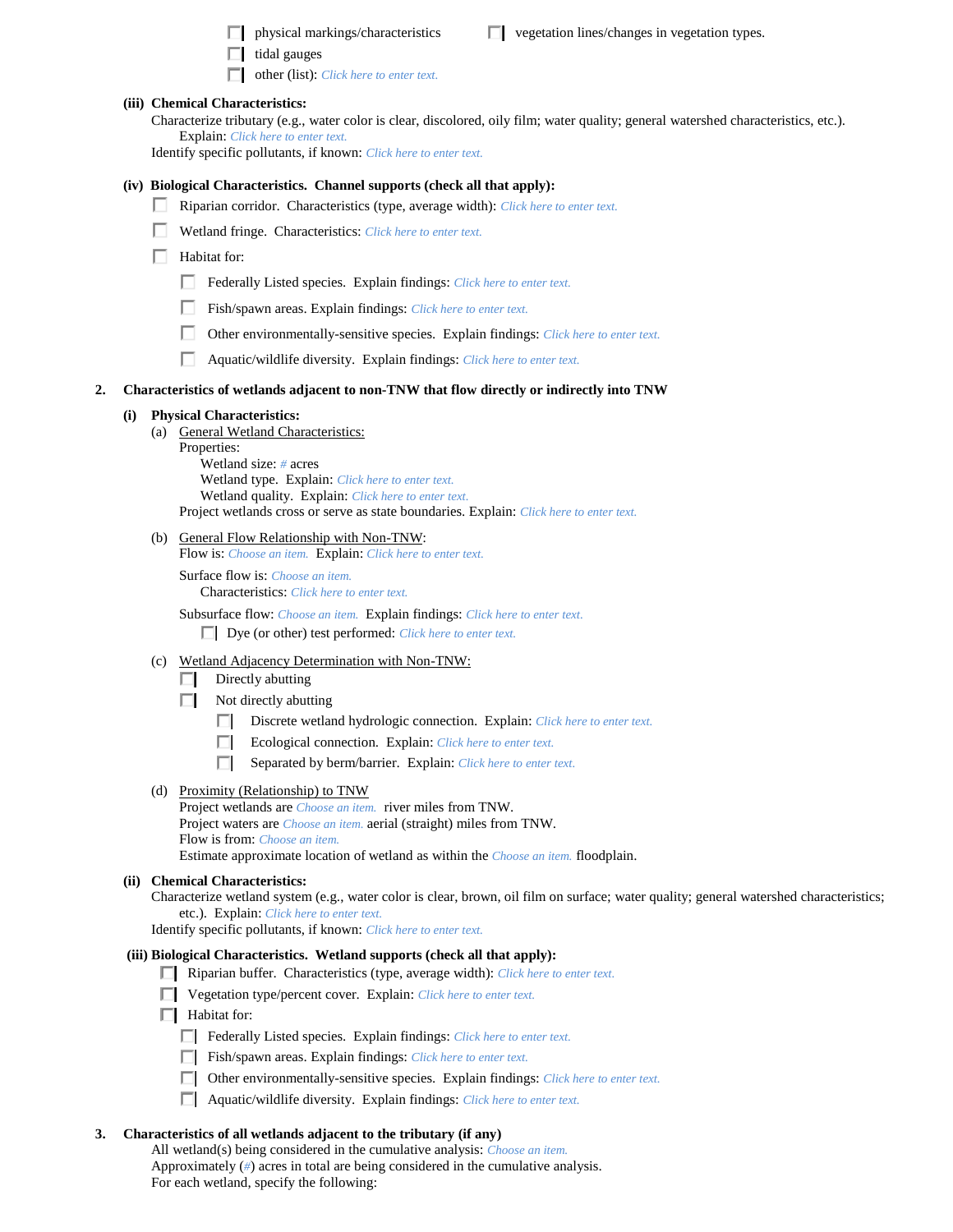| Directly abuts? $(Y/N)$ | Size (in acres) | Directly abuts? $(Y/N)$ | Size (in acres) |
|-------------------------|-----------------|-------------------------|-----------------|
|                         |                 |                         |                 |
| Y/N                     |                 | V/N                     |                 |
| Y/N                     |                 | <i>V/N</i>              |                 |
|                         |                 | V/M                     |                 |

Summarize overall biological, chemical and physical functions being performed: *Click here to enter text.*

# **C. SIGNIFICANT NEXUS DETERMINATION**

**A significant nexus analysis will assess the flow characteristics and functions of the tributary itself and the functions performed by any wetlands adjacent to the tributary to determine if they significantly affect the chemical, physical, and biological integrity of a TNW. For each of the following situations, a significant nexus exists if the tributary, in combination with all of its adjacent wetlands, has more than a speculative or insubstantial effect on the chemical, physical and/or biological integrity of a TNW. Considerations when evaluating significant nexus include, but are not limited to the volume, duration, and frequency of the flow of water in the tributary and its proximity to a TNW, and the functions performed by the tributary and all its adjacent wetlands. It is not appropriate to determine significant nexus based solely on any specific threshold of distance (e.g. between a tributary and its adjacent wetland or between a tributary and the TNW). Similarly, the fact an adjacent wetland lies within or outside of a floodplain is not solely determinative of significant nexus.** 

## **Draw connections between the features documented and the effects on the TNW, as identified in the** *Rapanos* **Guidance and discussed in the Instructional Guidebook. Factors to consider include, for example:**

- Does the tributary, in combination with its adjacent wetlands (if any), have the capacity to carry pollutants or flood waters to TNWs, or to reduce the amount of pollutants or flood waters reaching a TNW?
- Does the tributary, in combination with its adjacent wetlands (if any), provide habitat and lifecycle support functions for fish and other species, such as feeding, nesting, spawning, or rearing young for species that are present in the TNW?
- Does the tributary, in combination with its adjacent wetlands (if any), have the capacity to transfer nutrients and organic carbon that support downstream foodwebs?
- Does the tributary, in combination with its adjacent wetlands (if any), have other relationships to the physical, chemical, or biological integrity of the TNW?

# *Note: the above list of considerations is not inclusive and other functions observed or known to occur should be documented below:*

- **1. Significant nexus findings for non-RPW that has no adjacent wetlands and flows directly or indirectly into TNWs.** Explain findings of presence or absence of significant nexus below, based on the tributary itself, then go to Section III.D: *Click here to enter text.*
- **2. Significant nexus findings for non-RPW and its adjacent wetlands, where the non-RPW flows directly or indirectly into TNWs.**  Explain findings of presence or absence of significant nexus below, based on the tributary in combination with all of its adjacent wetlands, then go to Section III.D: *Click here to enter text.*
- **3. Significant nexus findings for wetlands adjacent to an RPW but that do not directly abut the RPW.** Explain findings of presence or absence of significant nexus below, based on the tributary in combination with all of its adjacent wetlands, then go to Section III.D: *Click here to enter text.*

# **D. DETERMINATIONS OF JURISDICTIONAL FINDINGS. THE SUBJECT WATERS/WETLANDS ARE (CHECK ALL THAT APPLY):**

- **1. TNWs and Adjacent Wetlands.** Check all that apply and provide size estimates in review area:
	- $\overline{\triangledown}$  TNWs: 10 linear feet # width (ft), Or, # acres.
	- Wetlands adjacent to TNWs: *#* acres.

# **2. RPWs that flow directly or indirectly into TNWs.**

- Tributaries of TNWs where tributaries typically flow year-round are jurisdictional. Provide data and rationale indicating that tributary is perennial: *Click here to enter text.*.
- Tributaries of TNW where tributaries have continuous flow "seasonally" (e.g., typically three months each year) are jurisdictional. Data supporting this conclusion is provided at Section III.B. Provide rationale indicating that tributary flows seasonally: *Click here to enter text.*.

Provide estimates for jurisdictional waters in the review area (check all that apply):

- **Tributary waters:** # linear feet # width (ft).
- Other non-wetland waters: *#* acres.

Identify type(s) of waters: *Click here to enter text.*

# **3. Non-RPWs<sup>8</sup> that flow directly or indirectly into TNWs.**

□ Waterbody that is not a TNW or an RPW, but flows directly or indirectly into a TNW, and it has a significant nexus with a TNW is jurisdictional. Data supporting this conclusion is provided at Section III.C.

Provide estimates for jurisdictional waters within the review area (check all that apply):

- Tributary waters:  $\#$  linear feet  $\#$  width (ft).
- Other non-wetland waters: *#* acres.

Identify type(s) of waters: *Click here to enter text.*

**4. Wetlands directly abutting an RPW that flow directly or indirectly into TNWs.**  $\Box$  Wetlands directly abut RPW and thus are jurisdictional as adjacent wetlands.

 $\overline{a}$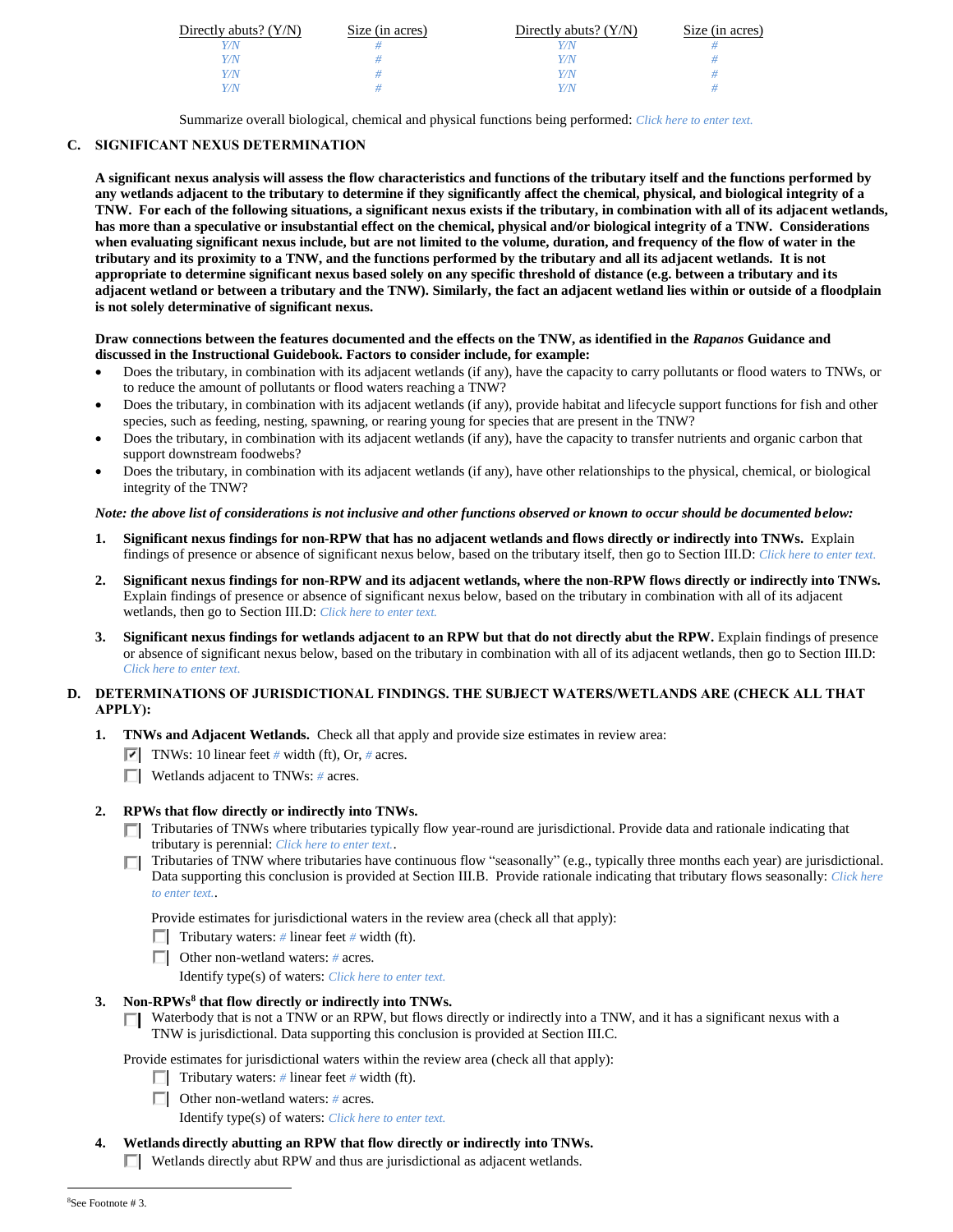Wetlands directly abutting an RPW where tributaries typically flow year-round. Provide data and rationale П. indicating that tributary is perennial in Section III.D.2, above. Provide rationale indicating that wetland is directly abutting an RPW: *Click here to enter text.*

Wetlands directly abutting an RPW where tributaries typically flow "seasonally." Provide data indicating that п tributary is seasonal in Section III.B and rationale in Section III.D.2, above. Provide rationale indicating that wetland is directly abutting an RPW: *Click here to enter text.*

Provide acreage estimates for jurisdictional wetlands in the review area: *#* acres.

# **5. Wetlands adjacent to but not directly abutting an RPW that flow directly or indirectly into TNWs.**

Wetlands that do not directly abut an RPW, but when considered in combination with the tributary to which they are П. adjacent and with similarly situated adjacent wetlands, have a significant nexus with a TNW are jurisidictional. Data supporting this conclusion is provided at Section III.C.

Provide acreage estimates for jurisdictional wetlands in the review area: *#* acres.

- **6. Wetlands adjacent to non-RPWs that flow directly or indirectly into TNWs.** 
	- Wetlands adjacent to such waters, and have when considered in combination with the tributary to which they are adjacent and with similarly situated adjacent wetlands, have a significant nexus with a TNW are jurisdictional. Data supporting this conclusion is provided at Section III.C.

Provide estimates for jurisdictional wetlands in the review area: *#* acres.

## **7. Impoundments of jurisdictional waters. 9**

As a general rule, the impoundment of a jurisdictional tributary remains jurisdictional.

- Demonstrate that impoundment was created from "waters of the U.S.," or п.
- Demonstrate that water meets the criteria for one of the categories presented above (1-6), or
- Demonstrate that water is isolated with a nexus to commerce (see E below).

## **E. ISOLATED [INTERSTATE OR INTRA-STATE] WATERS, INCLUDING ISOLATED WETLANDS, THE USE, DEGRADATION OR DESTRUCTION OF WHICH COULD AFFECT INTERSTATE COMMERCE, INCLUDING ANY SUCH WATERS (CHECK ALL THAT APPLY):<sup>10</sup>**

 $\Box$  which are or could be used by interstate or foreign travelers for recreational or other purposes.

- $\Box$  from which fish or shellfish are or could be taken and sold in interstate or foreign commerce.
- $\Box$  which are or could be used for industrial purposes by industries in interstate commerce.
- Interstate isolated waters.Explain: *Click here to enter text.*
- Other factors.Explain: *Click here to enter text.*

## **Identify water body and summarize rationale supporting determination:** *Click here to enter text.*

Provide estimates for jurisdictional waters in the review area (check all that apply):

**Tributary waters:** # linear feet # width (ft).

Other non-wetland waters: *#* acres.

Identify type(s) of waters: *Click here to enter text.*

Wetlands: *#* acres.

п

# **F. NON-JURISDICTIONAL WATERS, INCLUDING WETLANDS (CHECK ALL THAT APPLY):**

If potential wetlands were assessed within the review area, these areas did not meet the criteria in the 1987 Corps of Engineers Wetland Delineation Manual and/or appropriate Regional Supplements.

- Review area included isolated waters with no substantial nexus to interstate (or foreign) commerce.
	- Prior to the Jan 2001 Supreme Court decision in "*SWANCC*," the review area would have been regulated based solely on the п "Migratory Bird Rule" (MBR).
- п Waters do not meet the "Significant Nexus" standard, where such a finding is required for jurisdiction. Explain: *Click here to enter text.*
- П Other: (explain, if not covered above): *Click here to enter text.*

Provide acreage estimates for non-jurisdictional waters in the review area, where the sole potential basis of jurisdiction is the MBR factors (i.e., presence of migratory birds, presence of endangered species, use of water for irrigated agriculture), using best professional judgment (check all that apply):

- Non-wetland waters (i.e., rivers, streams): *#* linear feet *#* width (ft).
- Lakes/ponds: *#* acres.
- Other non-wetland waters: *#* acres. List type of aquatic resource: *Click here to enter text.*.
- Wetlands: *#* acres.

 $\overline{a}$ 

Provide acreage estimates for non-jurisdictional waters in the review area that do not meet the "Significant Nexus" standard, where such a finding is required for jurisdiction (check all that apply):

<sup>&</sup>lt;sup>9</sup> To complete the analysis refer to the key in Section III.D.6 of the Instructional Guidebook.

<sup>&</sup>lt;sup>10</sup> Prior to asserting or declining CWA jurisdiction based solely on this category, Corps Districts will elevate the action to Corps and EPA HQ for review consistent with the process described in the Corps/EPA *Memorandum Regarding CWA Act Jurisdiction Following Rapanos.*